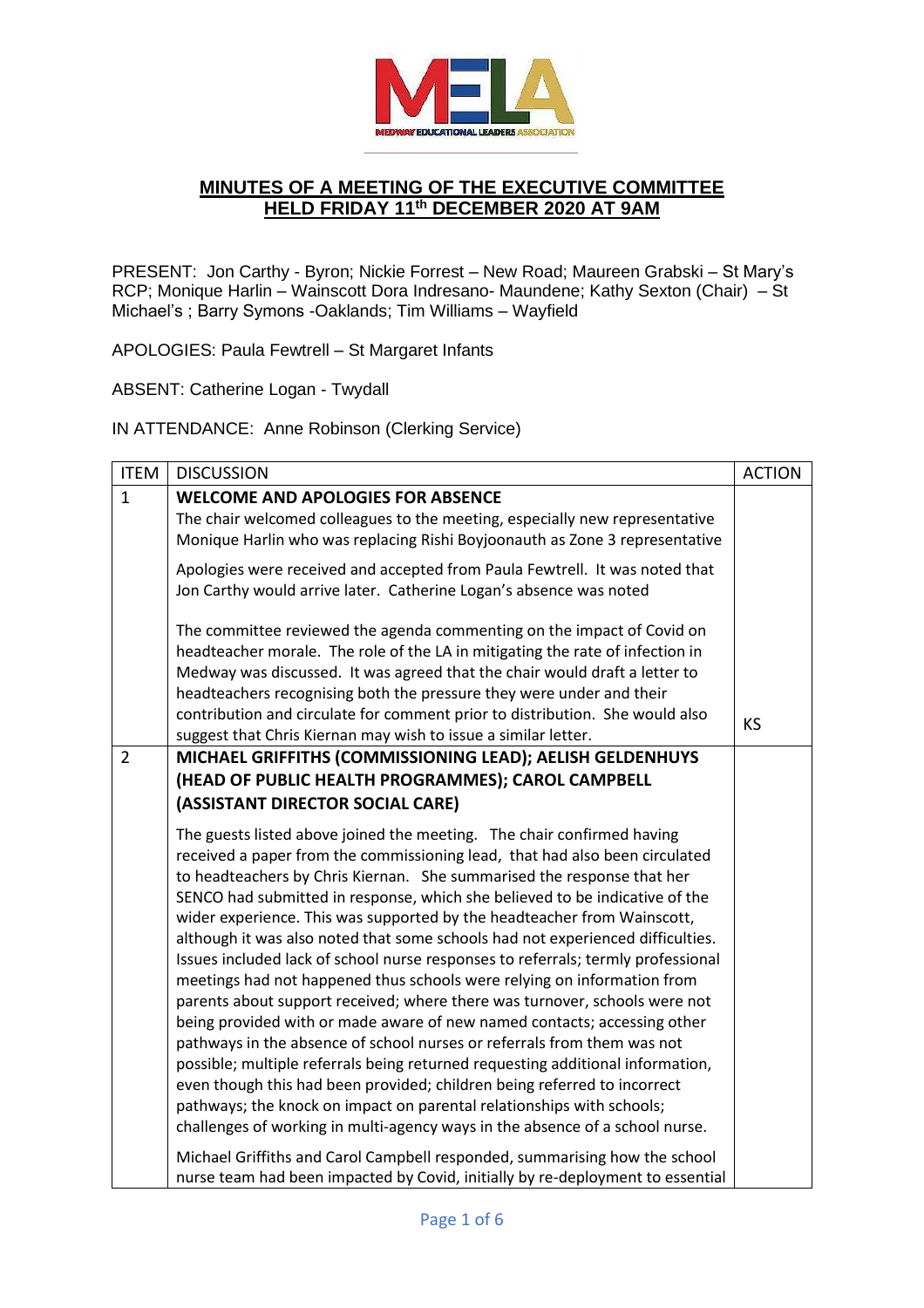|   | support and then by resignations, recuperation and leave entitlement, catch<br>up requirement and personal sickness and self-isolation requirements. In<br>readiness for term 3 a briefing paper had been issued, as had a personal letter<br>from the Ms Campbell with details of each school's named school nurse and<br>dates in terms 3 and 4 for professional meetings, which could be rearranged if<br>necessary. It was noted that the letter, sent in hard copy had not yet been<br>received and a request was made that it was emailed. It was agreed that Barry<br>Symons would forward email details of primary headteachers, SENCOs and<br>DSLs to both Mr Griffiths and Ms Campbell to support this and any future<br>communication needs | <b>BS</b> |
|---|--------------------------------------------------------------------------------------------------------------------------------------------------------------------------------------------------------------------------------------------------------------------------------------------------------------------------------------------------------------------------------------------------------------------------------------------------------------------------------------------------------------------------------------------------------------------------------------------------------------------------------------------------------------------------------------------------------------------------------------------------------|-----------|
|   | The chair recognised that even setting Covid aside, the development of the<br>service was a significant challenge but commented that much of headteachers'<br>frustrations to date could have been addressed by better communication. She<br>was pleased that action was being taken in that regard.                                                                                                                                                                                                                                                                                                                                                                                                                                                   |           |
|   | Mr Griffiths re-iterated that the behaviour and development pathway was in a<br>trial period and while due to be reviewed at this point, the impact of Covid on<br>capacity meant that this review was better delayed until later in the year. The<br>executive committee supported this view.                                                                                                                                                                                                                                                                                                                                                                                                                                                         |           |
|   | Ms Campbell commented on the need for communication to be two way and<br>also reinforced that the role of the school nurse in supporting behaviour was<br>only in relation to health needs and not the right route of support for<br>behaviour that was social rather than health related.                                                                                                                                                                                                                                                                                                                                                                                                                                                             |           |
|   | In response to invitation to comment, Ms Geldenhuys reflected that<br>conversations with MCH following her attendance at the last MELA meeting<br>had centred on improving communication and suggested returning to MELA at<br>the end of the spring term to review the impact of the actions taken. In the<br>interim, Mr Griffiths would continue to attend SENCO meetings to gain<br>ongoing feedback. She also intended to run another health seminar and<br>suggested that headteachers may wish recommend what content would be<br>most useful.                                                                                                                                                                                                  | All       |
|   | The chair thanked guests for their attendance and they left the meeting.                                                                                                                                                                                                                                                                                                                                                                                                                                                                                                                                                                                                                                                                               |           |
| 3 | <b>FEEDBACK AND WAY FORWARD</b><br>The executive committee reflected on the discussion under item 2, recognising<br>the benefit of named nurses and continuing to invite representation at future<br>meetings. Disappointment at the quality of communication, particularly at the<br>beginning of term was re-iterated. It was AGREED that Mr Griffiths, Ms<br>Campbell and Ms Geldenhuys be invited to attend the late spring meeting of<br>the MELA executive                                                                                                                                                                                                                                                                                       | <b>KS</b> |
| 4 | <b>KELLY COGGER (SOCIAL CARE)</b><br>It was noted that Ms Cogger was unable to attend and had sent belated<br>apologies                                                                                                                                                                                                                                                                                                                                                                                                                                                                                                                                                                                                                                |           |
| 5 | <b>BREAK</b>                                                                                                                                                                                                                                                                                                                                                                                                                                                                                                                                                                                                                                                                                                                                           |           |
| 6 | The committee agreed to continue without a break<br><b>REVIEW OF FEEDBACK FROM HEADS AND SOCIAL CARE EXPERIENCES</b>                                                                                                                                                                                                                                                                                                                                                                                                                                                                                                                                                                                                                                   |           |
|   | The chair referenced a report that had been previously circulated and<br>summarised some of the key findings. It was AGREED that anecdotal feedback<br>collected by the chair would be forwarded to Ian Sutherland, Rory Patterson<br>and Lee-Anne Farach who would be invited to the next headteacher briefing.                                                                                                                                                                                                                                                                                                                                                                                                                                       | <b>KS</b> |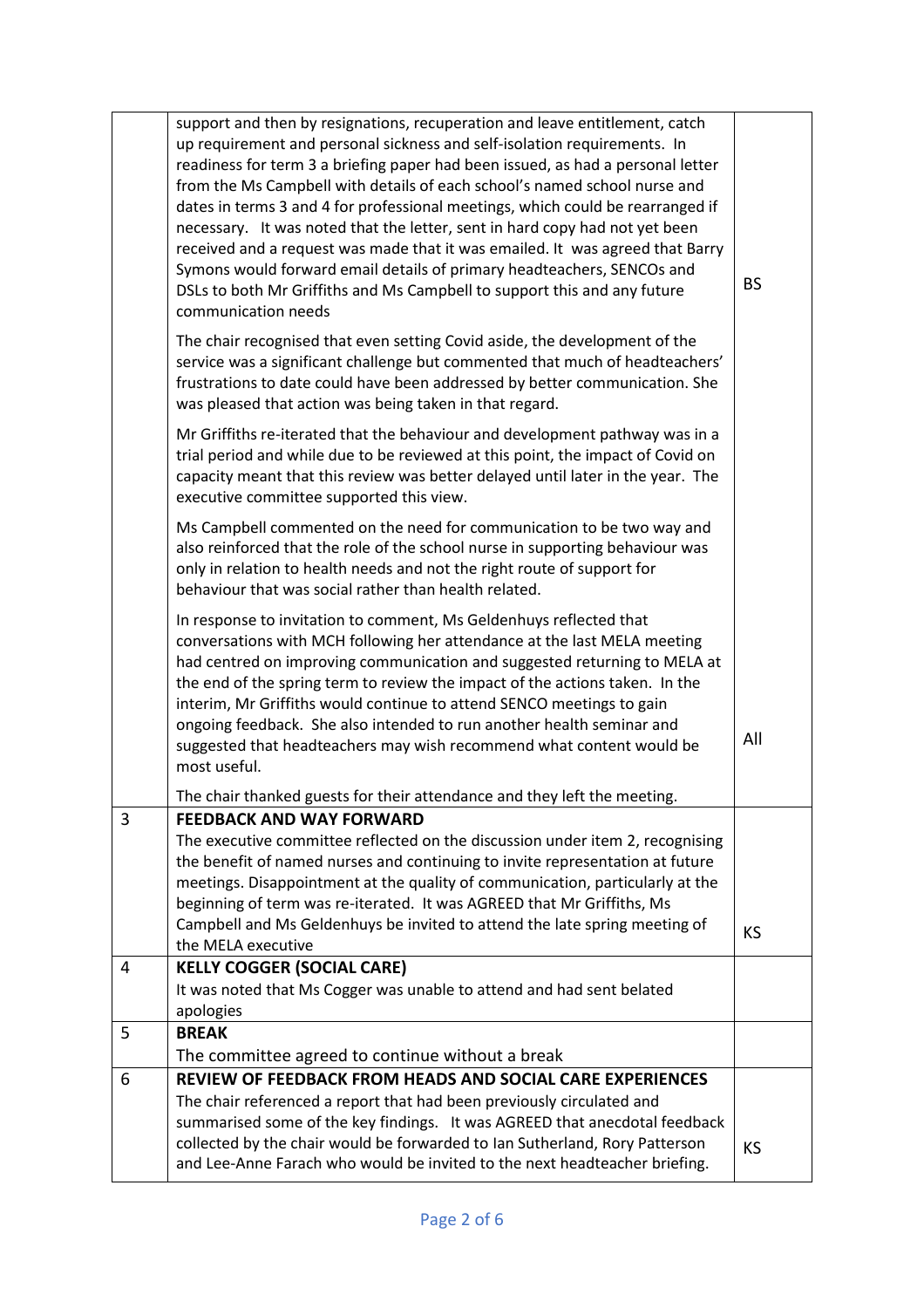|                | Questions from headteachers would be invited in advance and made available<br>to the invitees.                                                                                                                                                                                                                                                                                                                                                                                                                                                                                                                                                                                                                                                                                                                                                                                                                                                                                                                                                                                                                                                                                                                                                                                                                                                                                                                                                                                                                                                                                                                                                                                                                                                                                                                                                                                                                                                                                                                                                                                                                                                                                                                                                                                                                                                                                                                                                                                                                                                                                                                                                                                                                                                                                                                                                             |                          |
|----------------|------------------------------------------------------------------------------------------------------------------------------------------------------------------------------------------------------------------------------------------------------------------------------------------------------------------------------------------------------------------------------------------------------------------------------------------------------------------------------------------------------------------------------------------------------------------------------------------------------------------------------------------------------------------------------------------------------------------------------------------------------------------------------------------------------------------------------------------------------------------------------------------------------------------------------------------------------------------------------------------------------------------------------------------------------------------------------------------------------------------------------------------------------------------------------------------------------------------------------------------------------------------------------------------------------------------------------------------------------------------------------------------------------------------------------------------------------------------------------------------------------------------------------------------------------------------------------------------------------------------------------------------------------------------------------------------------------------------------------------------------------------------------------------------------------------------------------------------------------------------------------------------------------------------------------------------------------------------------------------------------------------------------------------------------------------------------------------------------------------------------------------------------------------------------------------------------------------------------------------------------------------------------------------------------------------------------------------------------------------------------------------------------------------------------------------------------------------------------------------------------------------------------------------------------------------------------------------------------------------------------------------------------------------------------------------------------------------------------------------------------------------------------------------------------------------------------------------------------------------|--------------------------|
| $\overline{7}$ | <b>EVALUATION OF THE HEADS' VIRTUAL BRIEFING</b><br>17 headteachers had responded to the evaluation and all had found the<br>briefing useful. It was AGREED that the briefings should continue on the basis<br>of three per year. Future agenda items could include social care; assessment<br>and Ofsted.                                                                                                                                                                                                                                                                                                                                                                                                                                                                                                                                                                                                                                                                                                                                                                                                                                                                                                                                                                                                                                                                                                                                                                                                                                                                                                                                                                                                                                                                                                                                                                                                                                                                                                                                                                                                                                                                                                                                                                                                                                                                                                                                                                                                                                                                                                                                                                                                                                                                                                                                                 | <b>KS</b>                |
| 8<br>9         | FEEDBACK FROM ANY MEETINGS ATTENDED BY MEMBERS<br>It was noted that feedback from the meetings that Kathy Sexton and Barry<br>Symons had attended had already been circulated.<br>Tim Williams confirmed that school forum had agreed to top slice a total of<br>£0.5million in order to fund outreach provision for 1 year from Fortis and<br>Rivermead Inclusive Trust and a further 0.5% to support high needs funding for<br>this year. The 6% growth cap had been removed from the funding formula. In<br>respect of the outreach provision, the committee recognised the validity of<br>protecting employees from redundancy in the short-term but were clear that<br>in future years there must be a fair and transparent process that allowed all<br>schools and/or trusts to bid to provide services on an equal footing.<br>Barry Symons advised that Chris Kiernan wished to establish a task and finish<br>group to look at behaviour so that interim support could be put in place<br>pending the opening of The Beeches in 2023. The fact that Twydall had<br>possibly been involved in preliminary discussions was considered and the need<br>for a fair and transparent process for funded support was vociferously re-<br>iterated, particularly given some schools had been providing outreach support<br>at no cost. A worrying trend towards lack of transparency by the LA on a<br>number of fronts was mooted and it was noted that the chair had already<br>drafted a letter to raise this concern. It was AGREED that Dean Brewer, Tim<br>Williams and Karen Joy would put themselves forward for an initial meeting<br>with Chris Kiernan and that Barry Symons would contact Mr Kiernan to initiate<br>that meeting<br>Jon Carthy reported on the LA corporate consultative committee meeting on<br>the Council wide 21/22 budget. A shortfall of £12million was noted. A<br>proposed 5% rise in Council tax would cover some £4 million, which would of<br>course impact on families with pupils in schools. Reserves in the order of<br>£10million were held, which it was hoped would be retained, as it was<br>understood that there would be no further Covid relief funding from April<br>2021, which may necessitate dipping into these reserves. The provisional<br>budget included a 1% pay increase for support staff which Council Members<br>were keen to maintain, although the government's public sector pay freeze<br>announcement may impact this. Collection rates for Council tax was down 1%<br>although business tax collection rates had increased. 75% of the reduction in<br>income to the Council was from parking and leisure. Medway expected to be in<br>a position to publish a settlement offer regarding historic term time only pay<br>claims by the end of January 2021.<br><b>MELA FINANCE</b> | <b>BS</b><br>TW DB<br>ΚJ |
|                | A spreadsheet summarising the financial status was shared. It was noted that<br>other than payment to Lawrie Rose in respect of charges related to organising<br>the conference cancelled due to Covid, there had been little movement. The<br>chair confirmed having written to Mr Rose thanking him for his service and                                                                                                                                                                                                                                                                                                                                                                                                                                                                                                                                                                                                                                                                                                                                                                                                                                                                                                                                                                                                                                                                                                                                                                                                                                                                                                                                                                                                                                                                                                                                                                                                                                                                                                                                                                                                                                                                                                                                                                                                                                                                                                                                                                                                                                                                                                                                                                                                                                                                                                                                  |                          |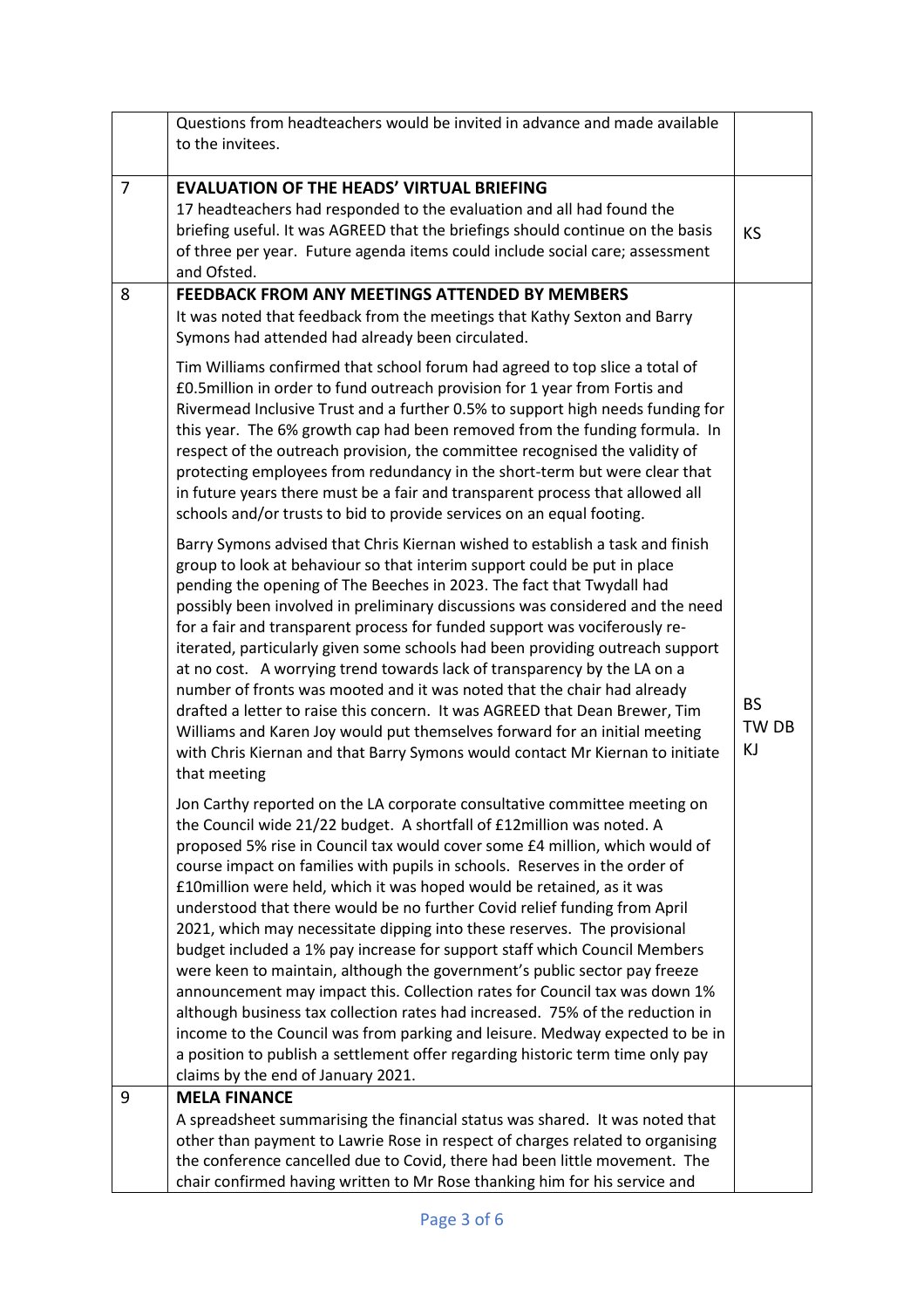|      | advising that the committee would be in touch in the event that further                                                                                                                                                                                                                                                                                                                                                                                                                                                       |                                        |
|------|-------------------------------------------------------------------------------------------------------------------------------------------------------------------------------------------------------------------------------------------------------------------------------------------------------------------------------------------------------------------------------------------------------------------------------------------------------------------------------------------------------------------------------|----------------------------------------|
|      | services were required. The healthy balance was noted and it was suggested                                                                                                                                                                                                                                                                                                                                                                                                                                                    |                                        |
|      | some of this could be directed towards IT provision, including MELA specific                                                                                                                                                                                                                                                                                                                                                                                                                                                  |                                        |
|      | conferencing tool and support for the MELA website. It was AGREED that Barry                                                                                                                                                                                                                                                                                                                                                                                                                                                  | <b>BS</b>                              |
|      | Symons would explore this further                                                                                                                                                                                                                                                                                                                                                                                                                                                                                             |                                        |
| 10   | MINUTES FROM PREVIOUS MEETING HELD 2nd OCTOBER 2020                                                                                                                                                                                                                                                                                                                                                                                                                                                                           |                                        |
| 10.1 | <b>Approval for accuracy</b>                                                                                                                                                                                                                                                                                                                                                                                                                                                                                                  |                                        |
|      | The minutes of the meeting were agreed as a true record                                                                                                                                                                                                                                                                                                                                                                                                                                                                       |                                        |
|      |                                                                                                                                                                                                                                                                                                                                                                                                                                                                                                                               |                                        |
| 10.2 | Review of actions and matters arising<br>With the exception of the following, all actions were complete, dealt with on<br>the agenda with no further matters arising                                                                                                                                                                                                                                                                                                                                                          |                                        |
|      | Recommend to headteachers the removal of clause 2.7 from the terms of<br>reference and advise that there would be no subscription required for this<br>academic year. Confirm terms of reference at next meeting                                                                                                                                                                                                                                                                                                              | ZONE<br><b>CHAIRS</b><br><b>AGENDA</b> |
|      | Make a template finance policy for the custody and management of MELA<br>funds available. This action was complete but it was agreed that Maureen<br>Grabski would forward the policy to Dean Brewer for review and subject to this<br>it would be agreed at the next meeting                                                                                                                                                                                                                                                 | MG <sub>DB</sub><br>Agenda             |
|      |                                                                                                                                                                                                                                                                                                                                                                                                                                                                                                                               | DB                                     |
|      | Consult of proposed consistent Zone constitution document for discussion at<br>next meeting. Dean Brewer undertook to upload the document for ease of<br>access                                                                                                                                                                                                                                                                                                                                                               | Zone<br>chairs<br>Agenda               |
|      | The chair confirmed she had updated the strategic plan to highlight<br>headteacher wellbeing but undertook to ensure the updated version had been<br>circulated                                                                                                                                                                                                                                                                                                                                                               | <b>KS</b>                              |
|      | It was confirmed that headteacher reference group meetings were expected to<br>go ahead and that a rota should be continued. It was noted that Dora<br>Indresano and Dean Brewer had other obligations on Thursday morning and<br>would find attendance difficult. Maureen Grabski would continue to attend<br>where Zone 1 was rostered, advising the chair of any clashes and Tim Williams<br>and Monique Harlin would attend for Zone 2 and Zone 3 respectively. The<br>chair undertook to draw up a rota and circulate it | KS                                     |
|      | The chair confirmed she had emailed the secondary heads association in<br>respect of transition but had not had a response. It was agreed that she would<br>send the draft to Jon Carthy for comment before sending to the new chair.                                                                                                                                                                                                                                                                                         |                                        |
|      | Request that Mr Kiernan's outstanding actions be addressed within<br>headteacher briefings (communicate LA stat duties; SEND strategy meetings;<br>consult on LA strategic improvement plan). It was agreed that Mr Kiernan be<br>invited to the next meeting and these points would be raised                                                                                                                                                                                                                                | <b>KS</b>                              |
| 11   | <b>ZONE FEEDBACK</b>                                                                                                                                                                                                                                                                                                                                                                                                                                                                                                          |                                        |
|      | Zone 1 - Raised a query about placements at Trinity. There was no feedback<br>from the executive; Fair access was also discussed and the extent to which the<br>panel was aware of placements being made outside FAP so that these schools<br>could be recognised. The extent to which any schools received credit was also                                                                                                                                                                                                   |                                        |
|      | discussed. The chair was attending FAP as an observer in January and<br>suggested that an invitation was extended for the lead to attend the next<br>MELA meeting. The benefit to school leaders of being able to attend virtually<br>so as to ensure representation but reduce travel and attendance time was                                                                                                                                                                                                                | <b>KS</b>                              |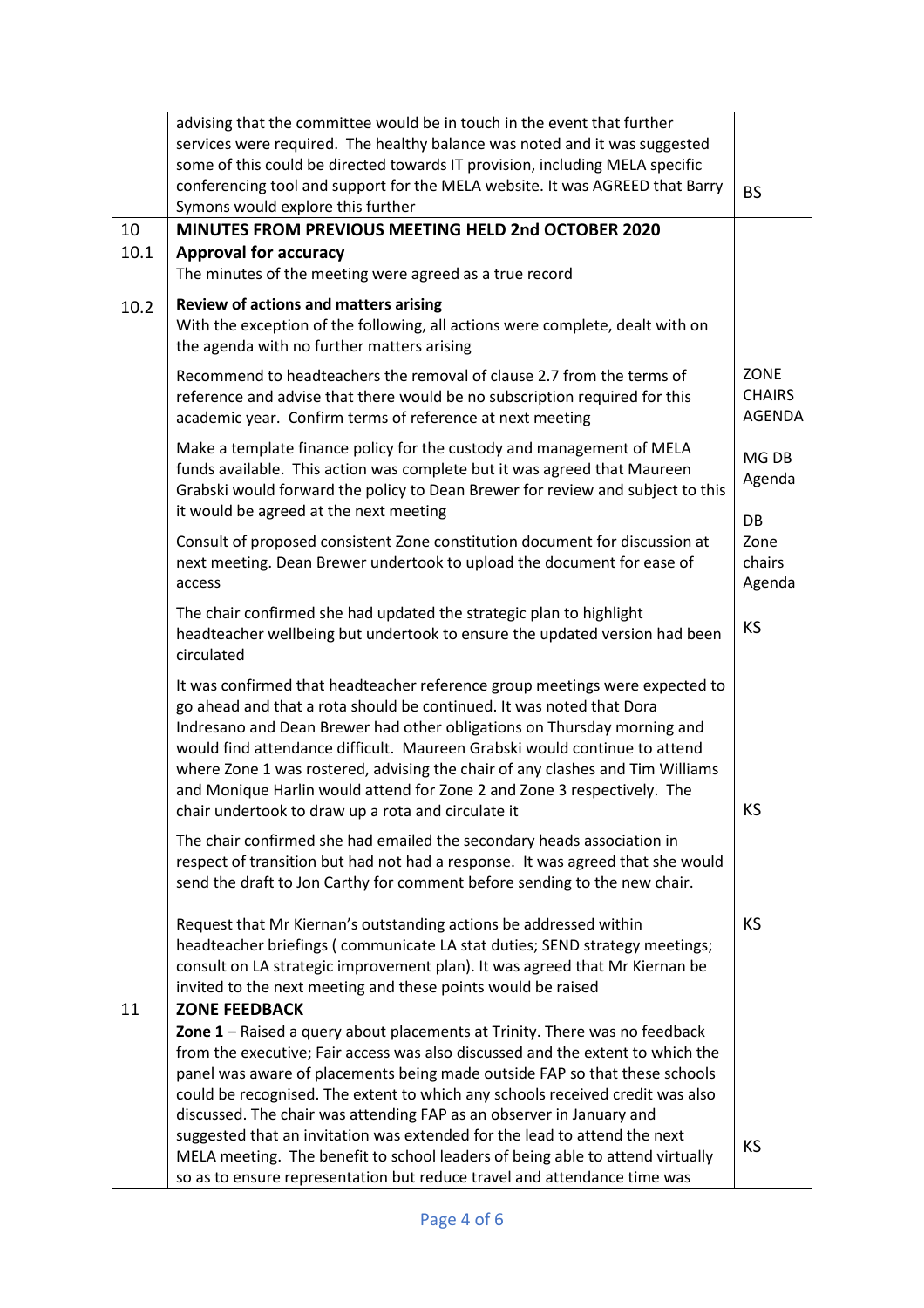|    | noted as was the benefit of a degree of continuity in the panel when current<br>terms of office terminated and ongoing review to ensure balanced<br>representation, particularly where schools transferred into or between trusts.<br>Zone 2 - Had met and discussed Covid and Social Care<br>Zone 3 - Had met and provided mutual support; Kelly Cogger had attended<br>and provided an overview of Early help; Lee Anne Farach had provided<br>background regarding Social Care and Fiona Evans had attended as food and<br>nutrition lead for Medway public health to discuss childhood obesity.<br>Zone 4 - Had met and discussed Covid arrangements; there had been an NAHT<br>presentation |           |
|----|--------------------------------------------------------------------------------------------------------------------------------------------------------------------------------------------------------------------------------------------------------------------------------------------------------------------------------------------------------------------------------------------------------------------------------------------------------------------------------------------------------------------------------------------------------------------------------------------------------------------------------------------------------------------------------------------------|-----------|
| 12 | <b>AOB</b><br>The committee agreed to invite Martin Potter to the next meeting but with the<br>aim that he demonstrated a level of accountability rather than just observe.<br>The chair would make contact, extending the invitation and asking him what<br>he would like to present on.                                                                                                                                                                                                                                                                                                                                                                                                        | <b>KS</b> |
|    | Dean Brewer raised the Medway equality and diversity task and finish group.<br>He advised that although on this occasion there had been some drift in the<br>agenda there was a good variety of representation and that he would continue<br>to attend. He agreed to share the minutes when they were received and feed<br>back on future meetings                                                                                                                                                                                                                                                                                                                                               | DB        |
|    | Inviting the LA attendance lead to a meeting was suggested. Barry Symons<br>advised that he had email correspondence regarding that team's position on<br>attendance which he would forward                                                                                                                                                                                                                                                                                                                                                                                                                                                                                                      | <b>BS</b> |
| 13 | <b>DATES OF FUTURE MEETINGS</b><br>Dates for future meetings were agreed as:<br>5 <sup>th</sup> February; 26 <sup>th</sup> March; 21 <sup>st</sup> May; 9 <sup>th</sup> July<br>The chair thanked colleagues for their time and the meeting closed at 11.am                                                                                                                                                                                                                                                                                                                                                                                                                                      |           |

| Confirmed as a true and accurate record of<br>the meeting |  |
|-----------------------------------------------------------|--|
| Date:                                                     |  |

## ACTIONS ARE SUMMARISED ON THE FOLLOWING PAGE